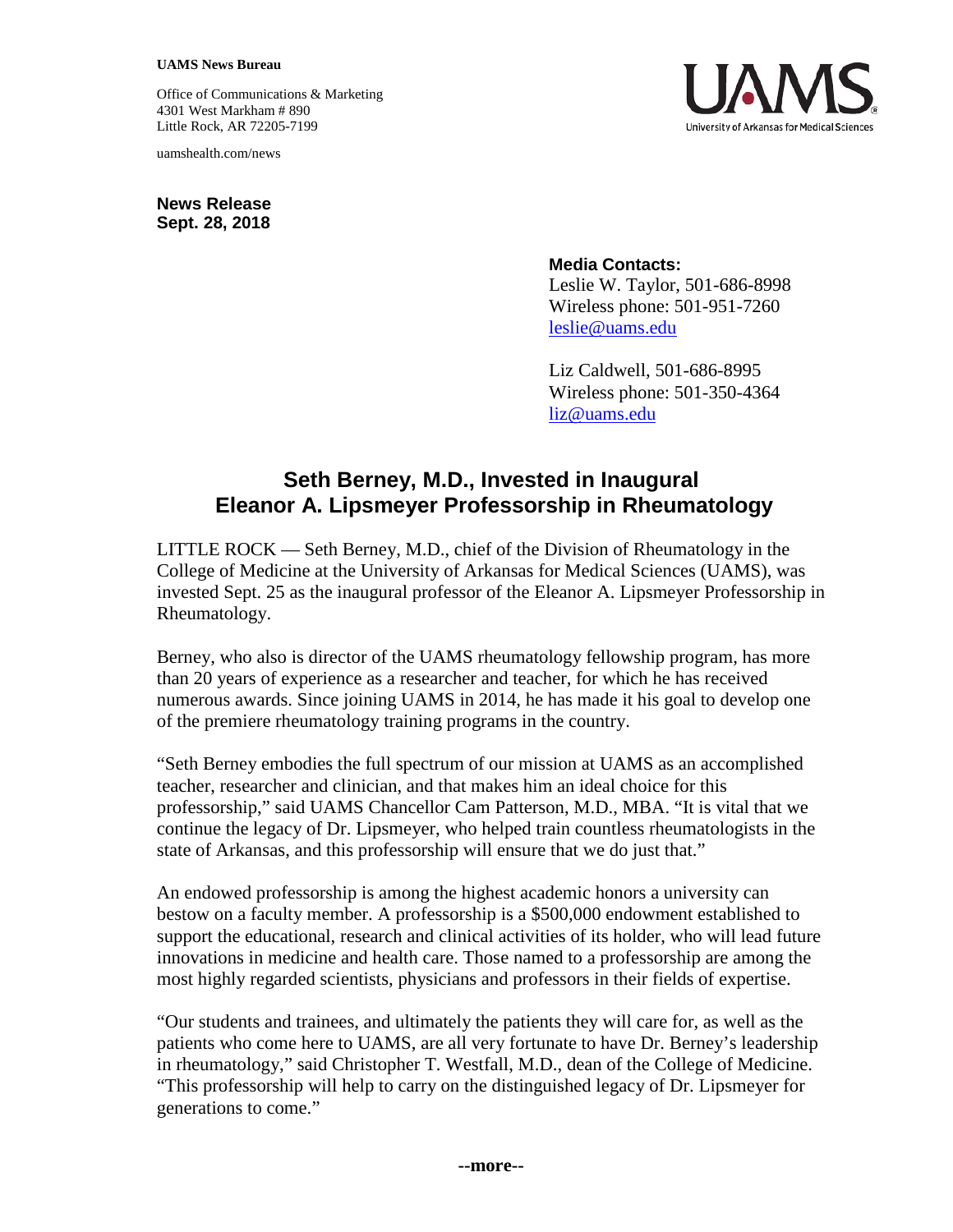## **Seth Berney, M.D., Invested in Inaugural Eleanor A. Lipsmeyer Professorship in Rheumatology**

The newly established professorship honors Lipsmeyer, a physician and beloved faculty member and teacher in the Division of Rheumatology. Lipsmeyer received her medical degree from UAMS in 1962 and stayed for her residency in internal medicine. After completing her training at Yale University, she returned to UAMS in 1969, joining the faculty as assistant professor. Over the next five decades, she was promoted through the academic ranks, serving as professor until her retirement in 2015.

Lipsmeyer earned high praise from patients, being recognized repeatedly as one of Arkansas' best rheumatologists, and was voted one of America's Best Doctors. UAMS College of Medicine seniors awarded her the distinguished and highly coveted Red Sash Award for excellence in teaching 18 times.

Berney was presented with a commemorative medallion by Patterson and Westfall. He recognized Lipsmeyer, who was in attendance, and thanked those present.

"This award is a demonstration of the admiration and love that the UAMS community has for Dr. Lipsmeyer, and I am glad she attended this ceremony today," Berney said. "I am honored and humbled by this endowed professorship. I will endeavor to maintain the educational, inspirational and clinical excellence that Dr. Lipsmeyer has represented."

Under Berney, the fellowship training program has improved significantly, resulting in higher rheumatology in-service exam scores, and the Division of Rheumatology is increasing its research capabilities and attracting clinical therapeutic trials.

Berney received his medical degree from Temple University School of Medicine and completed his postgraduate training at the University of Alabama at Birmingham and New York University. He joined the faculty at Louisiana State University Health Sciences Center-Shreveport in 1995 as assistant professor of medicine, and served successively as rheumatology fellowship director, internal medicine clerkship director, director of the student musculoskeletal "Core Concepts in the Clinical Sciences" course, chair of the institution's promotion and tenure committee, chief of the Division of Rheumatology and director of the Center of Excellence for Arthritis and Rheumatology.

Berney has served as a national council member and Southern Region president for the American Federation for Medical Research, rheumatology section editor for the Year Book of Medicine, rheumatology section lecturer for the MedStudy Internal Medicine Board Review Course, and a member of the American College of Rheumatology Research Awards & Grants Study Section B. He serves on the Alliance for Academic Internal Medicine education committee and faculty development subcommittee, and the American College of Rheumatology annual meeting committee.

Berney has received numerous teaching awards, including the American College of Rheumatology Clinician Scholar Educator Award and the Dr. Allen A. Copping Award for Excellence in Teaching Clinical Science. At Louisiana State University Health Sciences Center-Shreveport, he received multiple Clarence H. Webb Awards for Outstanding Clinical Science Instructor, and several selections as the sophomore class Arnold P. Gold Foundation White Coat Ceremony Speaker and graduation marshal. He is a member of the Alpha Omega Alpha Medical Honor Society and has been named to the Best Doctors in America every year since 2005.